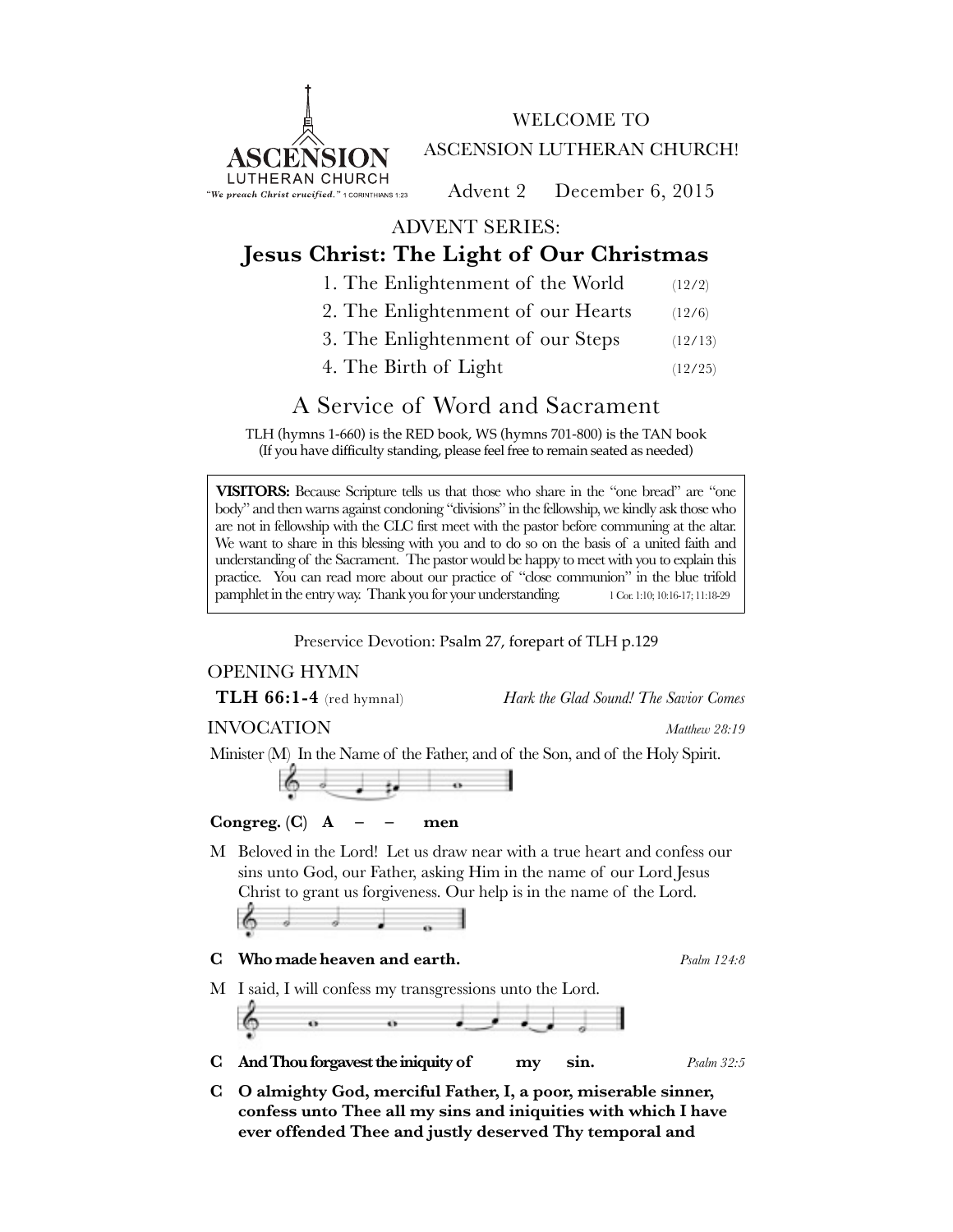**eternal punishment. But I am heartily sorry for them and sincerely repent of them, and I pray Thee of Thy boundless mercy and for the sake of the holy, innocent bitter sufferings and death of Thy beloved Son, Jesus Christ, to be gracious and merciful to me, a poor, sinful being.**

M Upon this your confession, I, as a called servant of the Word, announce the grace of God unto all of you, and in the stead and by the command of my Lord Jesus Christ I forgive you all your sins in the name of the Father and of the Son and of the Holy Spirit. *John 20:19-23*



## INTROIT from Psalm 27

- M The Lord is my light and my salvation;
- **C Whom shall I fear?**
- M The Lord is the strength of my life;
- **C Of whom shall I be afraid?**
- M When You said, "Seek My face,"
- **C My heart said to You, "Your face, Lord, I will seek."**
- M Do not hide Your face from me;
- **C Do not turn Your servant away in anger;**
- M Wait on the Lord; Be of good courage,
- **C And He shall strengthen your heart;**
- M Glory be to God…

 $GLORIA$  PATRI  $\sim$  Glory to the Father, Son, and Holy Spirit

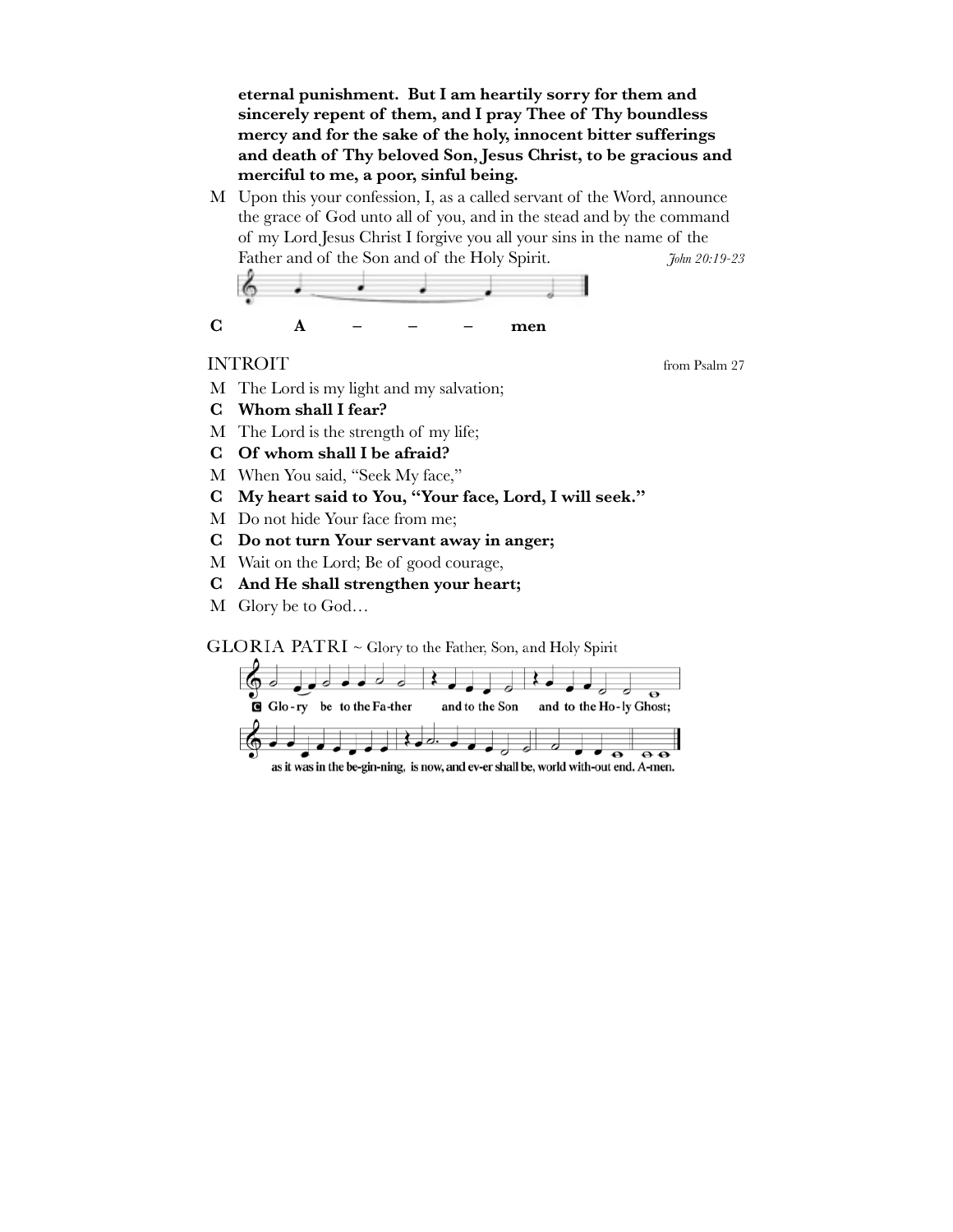

M The Lord be with you. *Luke 1:28*

**C And also with you.**

COLLECT OF THE DAY

M Let us pray … one God, now and forever,

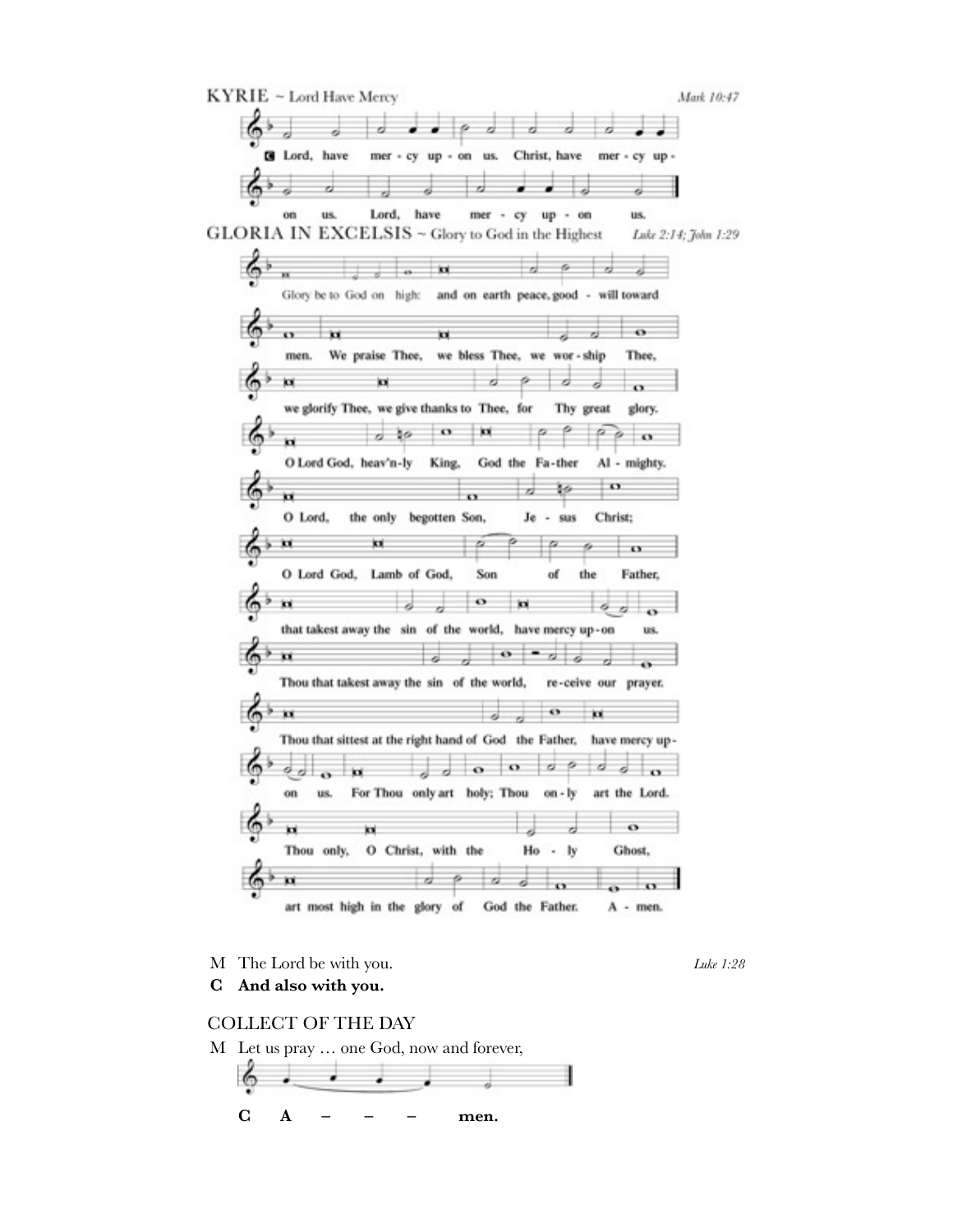## FIRST LESSON

**Malachi 3:1–7**

- <sup>1</sup> "Behold, I send My messenger, And he will prepare the way before Me. And the Lord, whom you seek, Will suddenly come to His temple, Even the Messenger of the covenant, In whom you delight. Behold, He is coming," Says the Lord of hosts.
- <sup>2</sup> "But who can endure the day of His coming? And who can stand when He appears? For He *is* like a refiner's fire And like launderers' soap.
- <sup>3</sup> He will sit as a refiner and a purifier of silver; He will purify the sons of Levi, And purge them as gold and silver, That they may offer to the Lord An offering in righteousness.
- <sup>4</sup> "Then the offering of Judah and Jerusalem Will be pleasant to the Lord, As in the days of old, As in former years.
- <sup>5</sup> And I will come near you for judgment; I will be a swift witness Against sorcerers, Against adulterers, Against perjurers, Against those who exploit wage earners and widows and orphans, And against those who turn away an alien— Because they do not fear Me,"
	- Says the Lord of hosts.
- <sup>6</sup> "For I *am* the Lord, I do not change; Therefore you are not consumed, O sons of Jacob.
- <sup>7</sup> Yet from the days of your fathers You have gone away from My ordinances And have not kept *them*. Return to Me, and I will return to you," Says the Lord of hosts. "But you said, 'In what way shall we return?'

#### GRADUAL

"Rejoice greatly, O daughter of Zion! Shout, O daughter of Jerusalem! Behold, your King is coming to you; He is just and having salvation, Lowly and riding on a donkey, A colt, the foal of a donkey. Hallelujah! Hallelujah!

Blessed is he who comes in the name of the Lord! We have blessed you from the house of the Lord. Hallelujah!

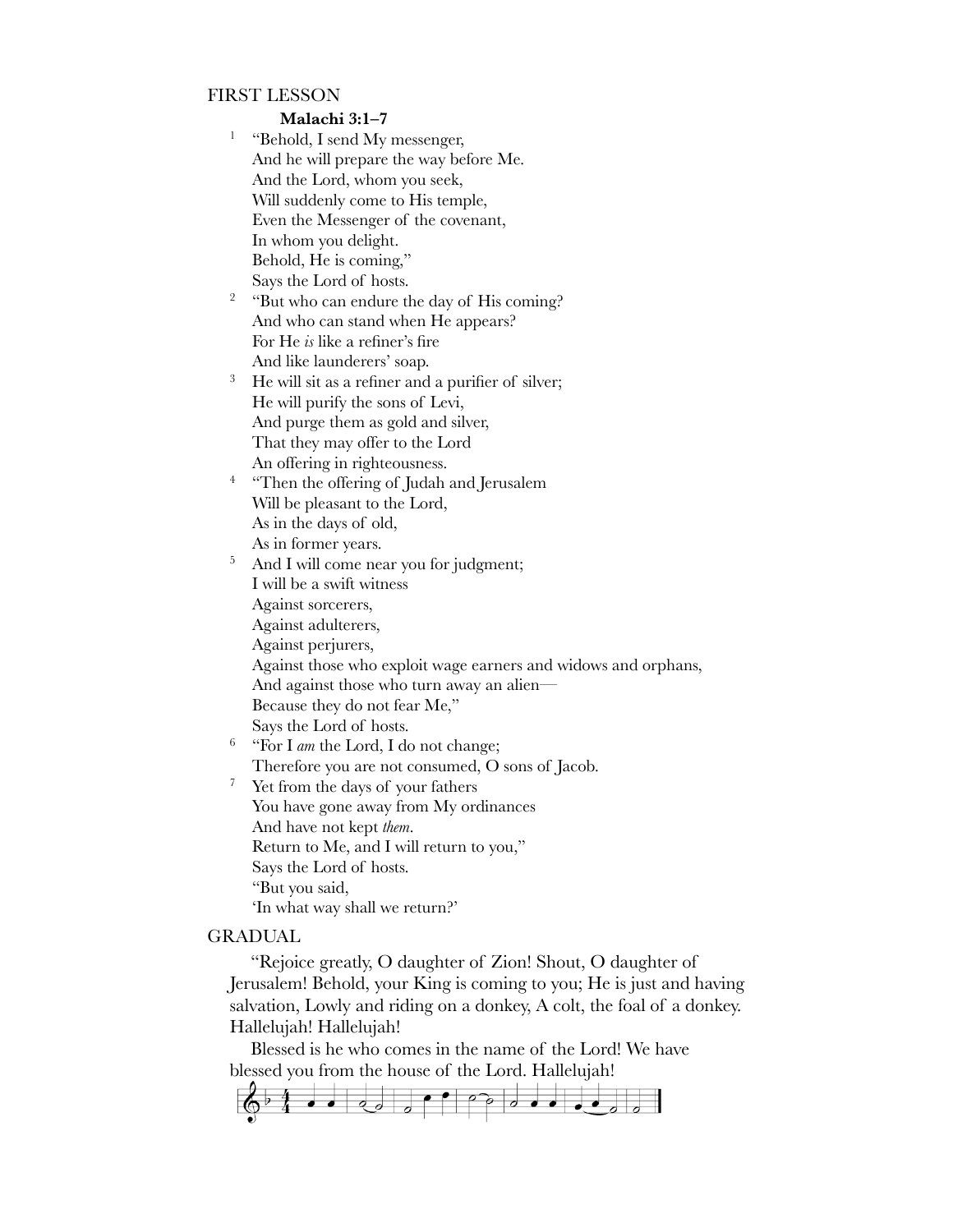#### **C Halle - lu - jah! Halle-lu-jah! Halle-lu - - jah!**

#### GOSPEL LESSON(*rise*)

M And this is eternal life, that we know the only true God, and Jesus Christ whom He has sent.



#### **Luke 3:1–14**

1 Now in the fifteenth year of the reign of Tiberius Caesar, Pontius Pilate being governor of Judea, Herod being tetrarch of Galilee, his brother Philip tetrarch of Iturea and the region of Trachonitis, and Lysanias tetrarch of Abilene, <sup>2</sup> while Annas and Caiaphas were high priests, the word of God came to John the son of Zacharias in the wilderness.<sup>3</sup> And he went into all the region around the Jordan, preaching a baptism of repentance for the remission of sins, <sup>4</sup> as it is written in the book of the words of Isaiah the prophet, saying:

"The voice of one crying in the wilderness: 'Prepare the way of the Lord;

Make His paths straight.

<sup>5</sup> Every valley shall be filled

And every mountain and hill brought low; The crooked places shall be made straight And the rough ways smooth;

<sup>6</sup> *And* all flesh shall see the salvation of God.' "

 $7$  Then he said to the multitudes that came out to be baptized by him, "Brood of vipers! Who warned you to flee from the wrath to come? 8 Therefore bear fruits worthy of repentance, and do not begin to say to yourselves, 'We have Abraham as *our* father.' For I say to you that God is able to raise up children to Abraham from these stones. <sup>9</sup> And even now the ax is laid to the root of the trees. Therefore every tree which does not bear good fruit is cut down and thrown into the fire."

10 So the people asked him, saying, "What shall we do then?"

<sup>11</sup> He answered and said to them, "He who has two tunics, let him give to him who has none; and he who has food, let him do likewise."

<sup>12</sup> Then tax collectors also came to be baptized, and said to him, "Teacher, what shall we do?"

<sup>13</sup> And he said to them, "Collect no more than what is appointed for you."

<sup>14</sup> Likewise the soldiers asked him, saying, "And what shall we do?"

So he said to them, "Do not intimidate anyone or accuse falsely, and be content with your wages."

M These words are written that we may believe that Jesus is the Christ, the Son of God, and that believing, we may have life in His name.



 $CREED \sim$  The Nicene Creed

**C I believe in one God, the Father Almighty, maker of heaven and earth**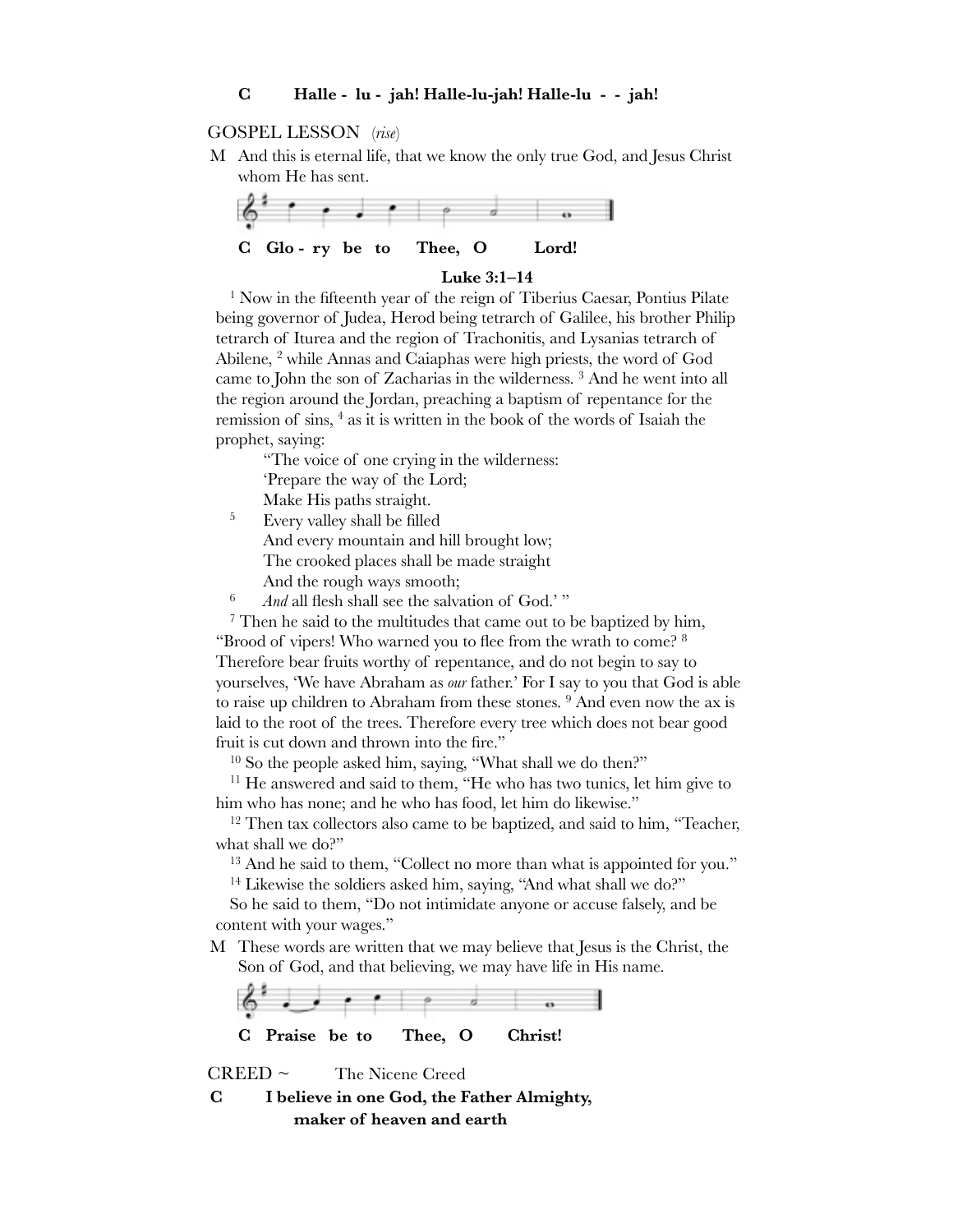**and of all things visible and invisible. And in one Lord Jesus Christ, the only-begotten Son of God, begotten of His Father before all worlds, God of God, Light of Light, very God of very God, begotten, not made, being of one substance with the Father, by Whom all things were made;**  Who for us men and for our salvation,  **came down from heaven and was incarnate by the Holy Spirit of the virgin Mary, and was made man; and was crucified also for us under Pontius Pilate. He suffered and was buried. And the third day He rose again according to the Scriptures; and ascended into heaven and sits on the right hand of the Father. And He will come again with glory to judge both the living and the dead,** Whose kingdom will have no end. **And I believe in the Holy Spirit, the Lord and giver of life, Who proceeds from the Father and the Son, Who with the Father and the Son together is worshiped and glorified, Who spoke by the Prophets.**  And I believe in one holy Christian and Apostolic Church. I acknowledge one Baptism for the remission of sins,  **And I look for the resurrection of the dead And the life of the world to come. Amen.**

## HYMN

**TLH 63** (red hymnal) *On Jordan's Bank the Baptist's Cry*

## SERMON

#### **Ephesians 5:13–14**

<sup>13</sup> But all things that are exposed are made manifest by the light, for whatever makes manifest is light. <sup>14</sup> Therefore He says:

"Awake, you who sleep, Arise from the dead, And Christ will give you light."

# **The Enlightenment of Our Hearts**

M The peace of God, which surpasses all understanding, will guard your hearts and minds through Christ Jesus. *Philippians 4:7*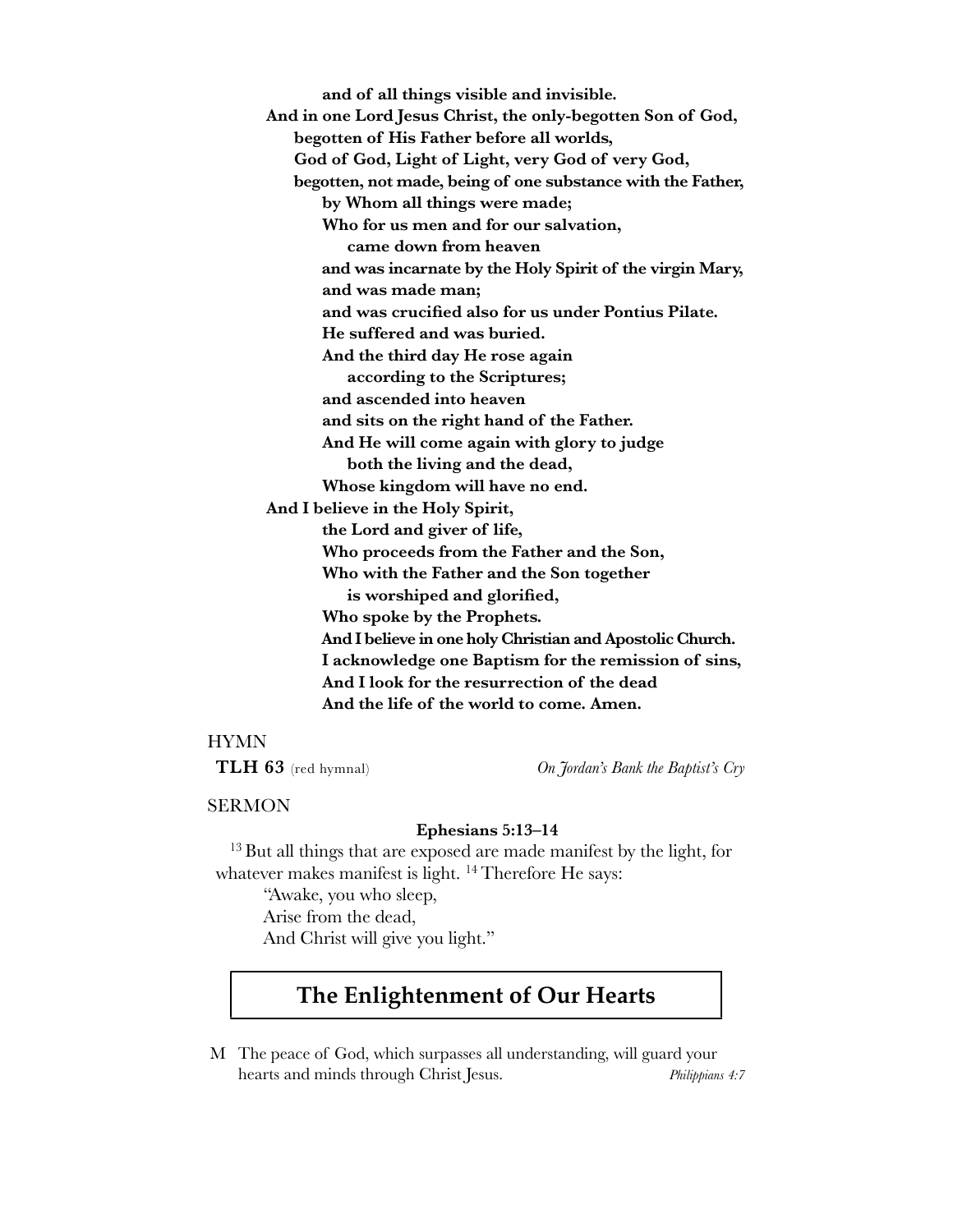

HYMN

**WS 705** (tan hymnal) *Come, O Long-Expected Jesus*

## GATHERING OF OUR THANK OFFERING

## PRAYERS OF THE CHURCH

Let us pray…

**Our Father, who art in heaven, hallowed be Thy name; Thy kingdom come; Thy will be done on earth as it is in heaven; Give us this day our daily bread; And forgive us our trespasses, as we forgive those who trespass against us; And lead us not into temptation; But deliver us from evil; For Thine is the kingdom and the power and the glory forever and ever. Amen!**



A Service of the Sacrament



M The Lord be with you.

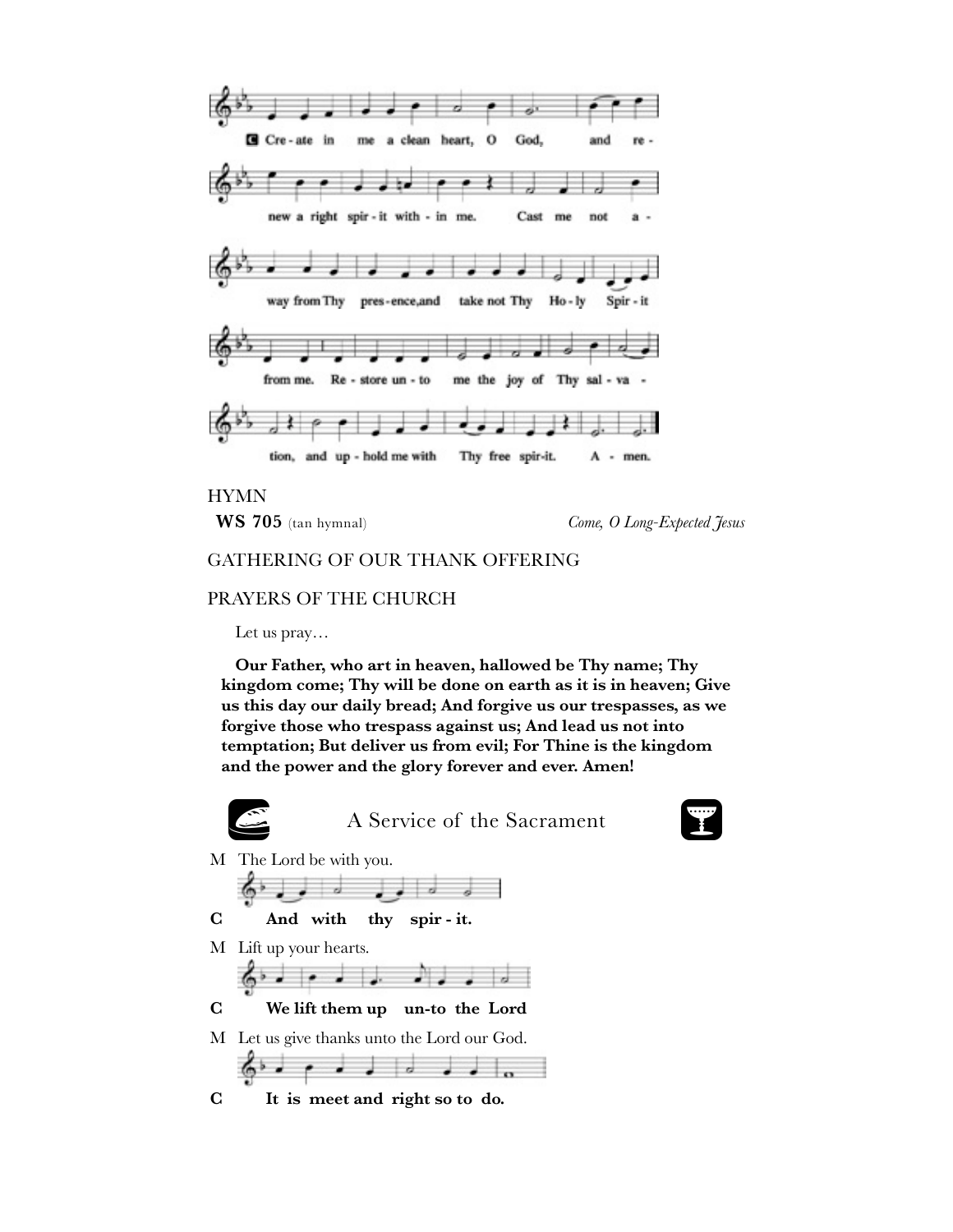M It is truly good, right, and salutary that we should at all times and in all places give thanks unto You, holy Father, almighty, everlasting God, and now we praise You that You have sent Your only-begotten Son and that, being found in appearance as a man, You have made known the fullness of Your glory. Therefore with angels and archangels and with all the company of heaven we laud and magnify Your glorious name, evermore praising You and saying:



#### WORDS OF INSTITUTION *Matt. 26, Mk 14, Lk 22, 1 Cor. 11*

M Our Lord Jesus Christ, the same night in which He was betrayed, took bread; and, when He had given thanks, He broke it and gave it to His disciples saying, 'Take, eat. This is My body, which is given for you. Do this in remembrance of Me.' In the same way He took the cup, after supper, gave thanks, and gave it to them saying, 'Drink of it, all of you. This cup is the new covenant in My blood, which is shed for you for the forgiveness of sins. Do this, as often as you drink it, in remembrance of Me.'

## PAX DOMINI *John 20:19*

M The peace of the Lord be with you always!

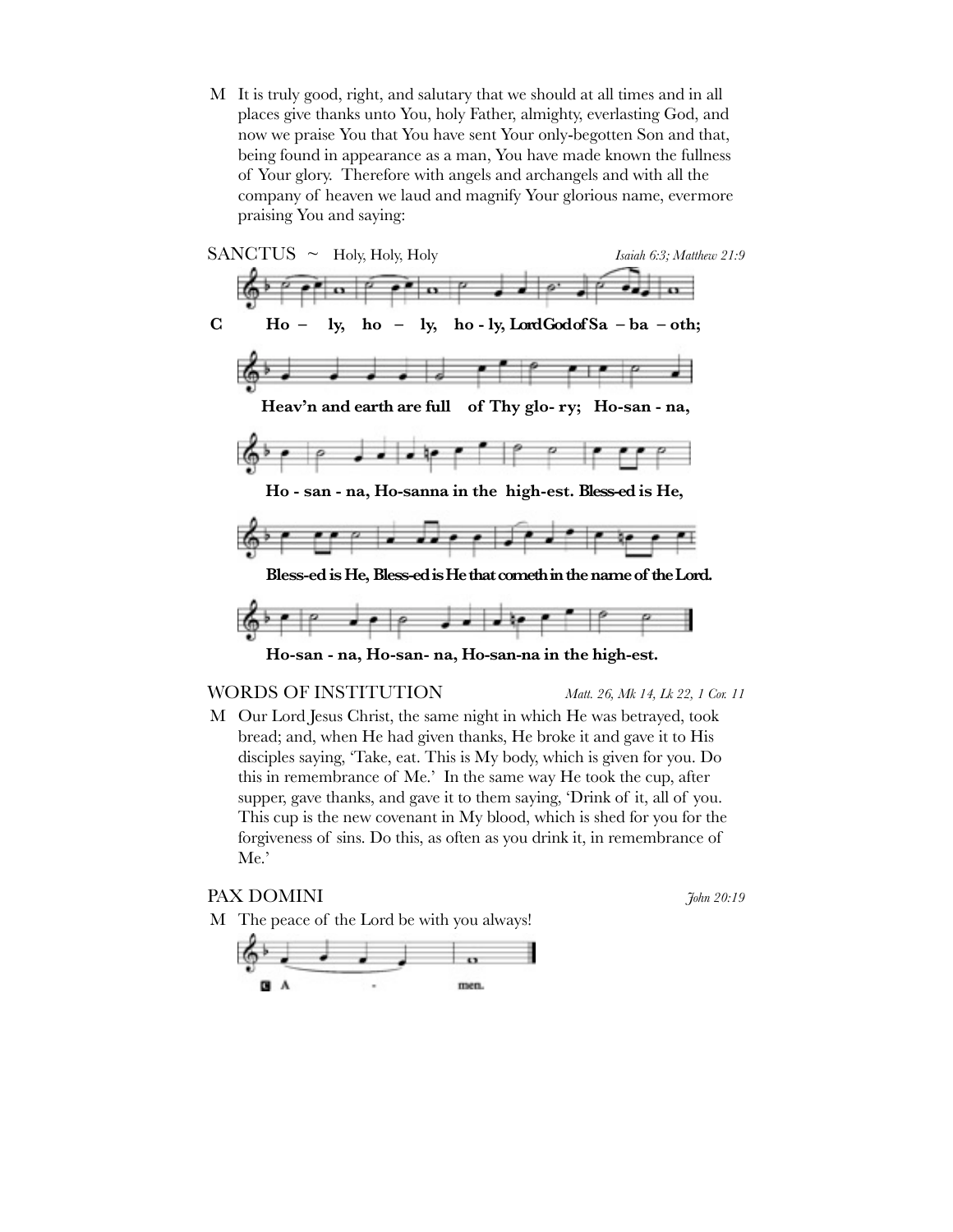AGNUS DEI ~ Lamb of God *John 1:29* 



NUNC DIMITTIS ~ Now Let Us Depart (Song of Simeon) *Luke 2:29-32*